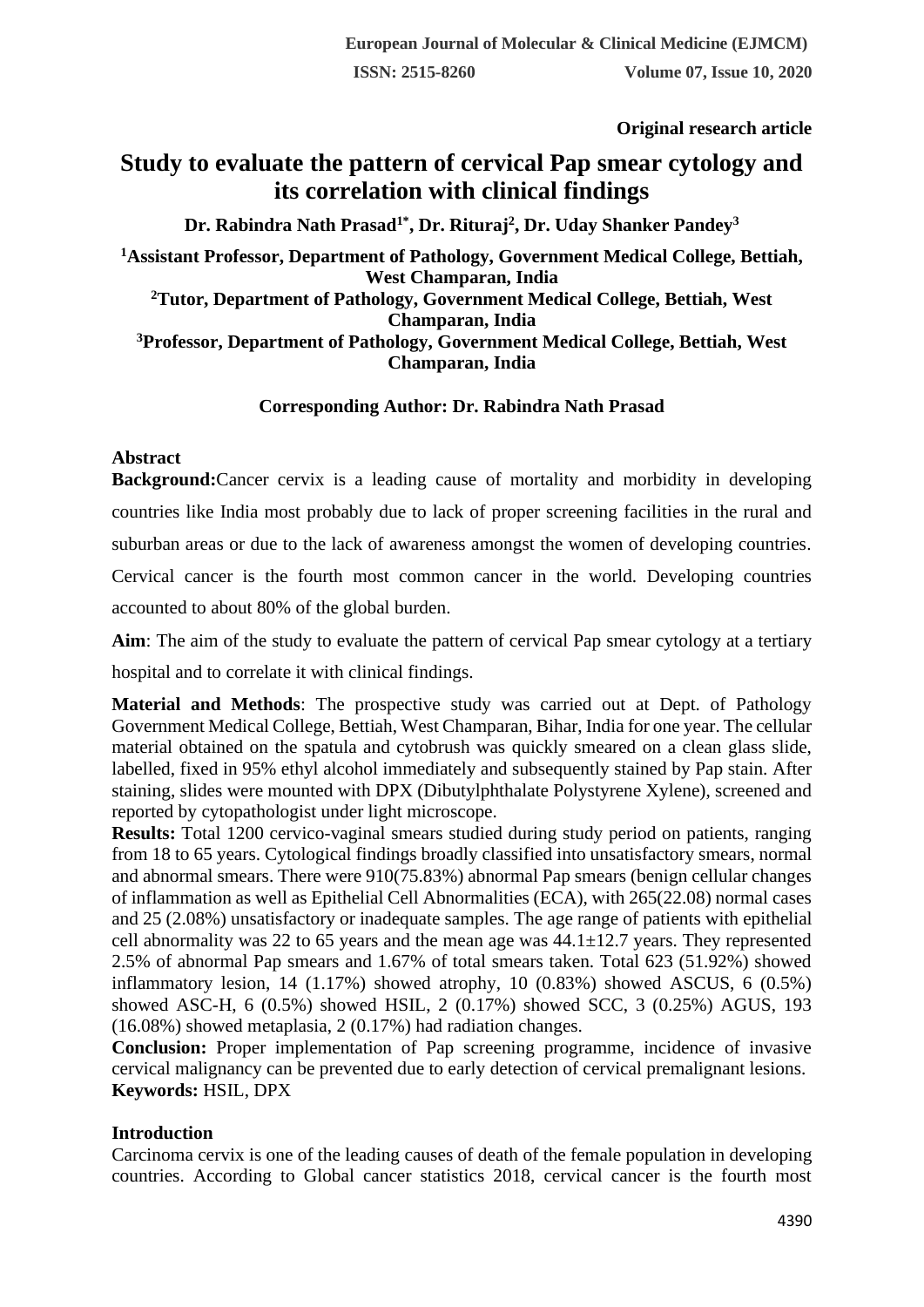**ISSN: 2515-8260 Volume 07, Issue 10, 2020**

frequent cancer in women with an estimated 570,000 new cases representing 6.6% of all female cancers. Approximately 90% of deaths from cervical cancer occurred in low- and middleincome countries. Cervical cancer ranks fourth for both incidence (6.6%) and mortality  $(7.5\%)$ <sup>1</sup>Cervical cancer is the most common cause of cancer related deaths among women in developing countries. Mortality due to cervical cancer is also an indicator of health inequalities, as 86% of all deaths due to cervical cancer are in developing countries, low- and middle-income countries. Every year in India, 122,844 women are diagnosed with cervical cancer and 67,477 die from the disease. India also has the highest age standardized incidence of cervical cancer in South Asia at 22, compared to 19.2 in Bangladesh, 13 in Sri Lanka, and 2.8 in Iran.<sup>2</sup> India has a national programme for cancer since 1975, when the emphasis was on equipping premier cancer institutions. In 2010, cancer control became a part of a more comprehensive, larger programme on non communicable disease called National Programme for Prevention and Control of Cancer.<sup>3</sup>The Papanicolaou (Pap) smear was introduced in 1941 and became the standard screening test for cervical cancer and premalignant lesions.<sup>4</sup> Cervical cancer is the most common cancer among women after breast and colorectal cancer in the world, but in developing country like India it is the leading cause of mortality and morbidity. Women in these countries usually present to the clinic only when they have symptoms, such as pain, discharge, and/or abnormal bleeding. Nearly 4 lakh new cases of cervical cancers are diagnosed annually worldwide and 80% of them are diagnosed in the developing countries.<sup>5</sup>Cervical cancers can be prevented through early detection by means of effective screening techniques. Cervical Pap smear is a sensitive test for early screening of the cervical lesion. Though Pap smear is just a routine screening test, the overall sensitivity in detection of premalignant lesions like high grade squamous intraepithelial lesion (HSIL) is 70-80% and has been proved very effective in differentiating between inflammatory, premalignant and malignant lesions.<sup>6</sup> Thus the epithelial changes can be treated, preventing the cervical cancer.<sup>7</sup>, In 1988, the Bethesda system of terminology has been introduced to sub-classify the lesions into high grade and low grade squamous intraepithelial lesions (SIL) for Pap smear reporting and some studies reported comparison of various terminologies.  $8.9$  The present study is intended to evaluate the pattern of cervical Pap smear cytology at a tertiary hospital and to correlate it with clinical findings.

#### **Material and methods**

The prospective study was carried out at Dept. of Pathology, Government Medical College, Bettiah, West Champaran,Bihar, India for one year.

### **Methodology**

Total1200 patients were screened. The patients were in the age range of 18-65 years, having complaints like vaginal discharge, bleeding per vagina or something coming out per vagina, post-coital bleeding, intermenstrual bleeding, and pain in lower abdomen. History and symptoms along with parity were recorded. Smears were taken by trained technician using modified Ayres wooden spatula which was inserted and rotated 360 over cervix. Both endocervix and endocervix were sampled. The cellular material obtained on the spatula and cytobrush was quickly smeared on a clean glass slide, labeled, fixed in 95% ethyl alcohol immediately and subsequently stained by Pap stain. After staining, slides were mounted with DPX (Dibutylphthalate Polystyrene Xylene), screened and reported by cytopathologist under light microscope according to the 2014 Bethesda System.

#### **Results**

Total 1200cervico-vaginal smears studied during study period on patients, ranging from 18 to 65 years. Cytological findings broadly classified into unsatisfactory smears, normal and abnormal smears. There were 910(75.83%) abnormal Pap smears (benign cellular changes of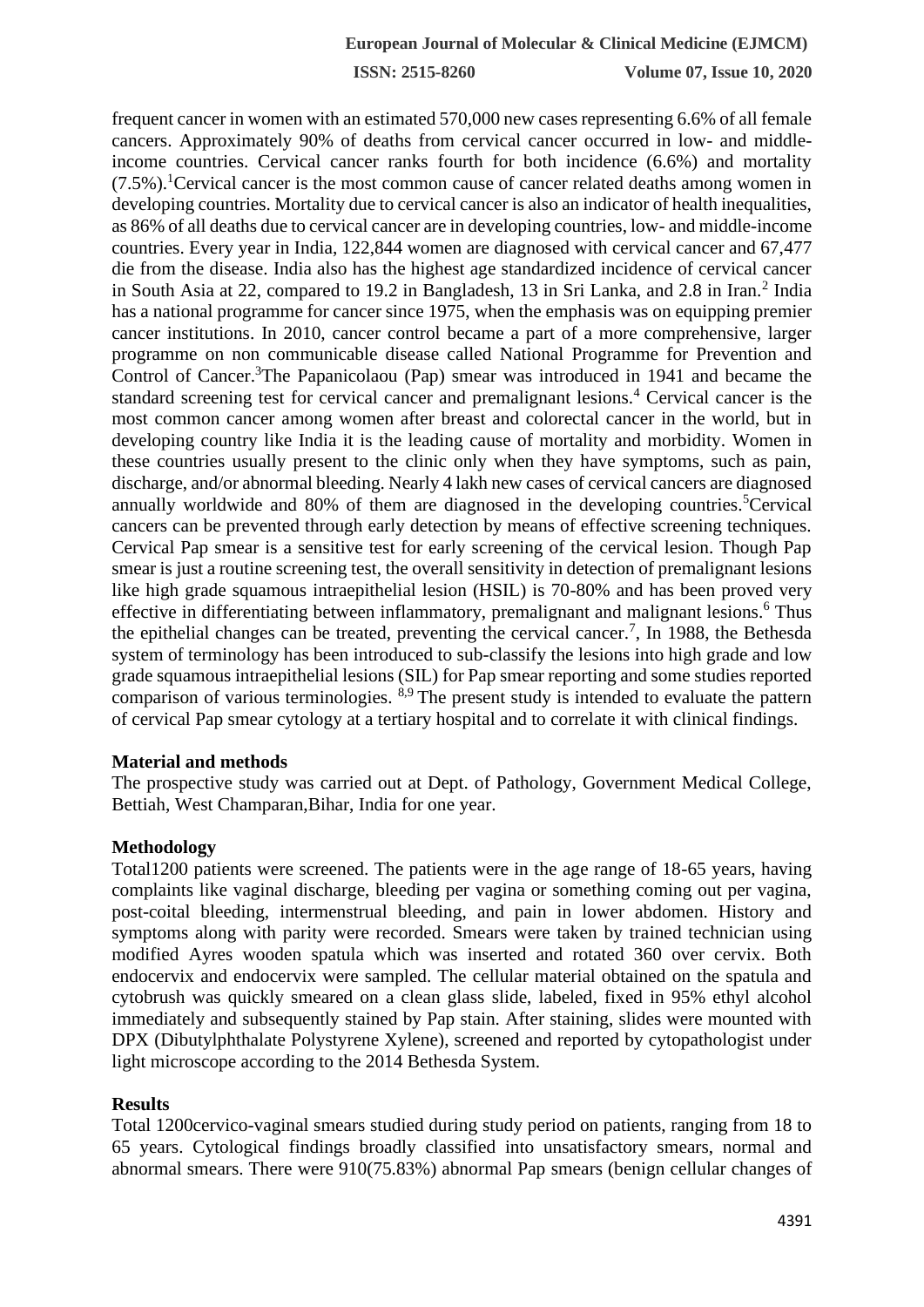**ISSN: 2515-8260 Volume 07, Issue 10, 2020**

inflammation as well as Epithelial Cell Abnormalities (ECA), with 265(22.08) normal cases and 25 (2.08%) unsatisfactory or inadequate samples.

The age range of patients with epithelial cell abnormality was 22 to 65 years and the mean age was 44.1±12.7 years. They represented 2.5% of abnormal Pap smears and 1.67% of total smears taken.

Total 623 (51.92%) showed inflammatory lesion, 14 (1.17%) showed atrophy, 10 (0.83%) showed ASCUS, 6 (0.5%) showed ASC-H, 6(0.5%) showed HSIL, 2 (0.17%) showed SCC, 3 (0.25%) AGUS, 193 (16.08%) showed metaplasia, 2 (0.17%) had radiation changes.

| Age       | No. of patients | <b>Percentage</b> |
|-----------|-----------------|-------------------|
| Below 30  |                 | 1.75              |
| $30 - 40$ | 168             | 14                |
| $40-50$   | 409             | 34.08             |
| $50-60$   | 351             | 29.25             |
| Above 60  | 251             | 20.92             |

#### **Table 1: Age wise distribution of total number of patients.**

| <b>Diagnosis</b> |              |              | No. of cases   | Percentage |
|------------------|--------------|--------------|----------------|------------|
|                  | Normal       |              | 265            | 22.08%     |
| <b>NILM</b>      |              | Non-specific | 623            | 51.92%     |
|                  | Inflammatory | Candida      | 47             | 3.92%      |
|                  |              | Trichomonas  | 9              | 0.75%      |
|                  | Reactive     |              | 341            | 28.42%     |
|                  | Metaplasia   |              | 193            | 16.08%     |
| Atrophy          |              |              | 14             | 1.17%      |
| Radiation        |              |              | $\overline{2}$ | 0.17%      |
| <b>ASCUS</b>     |              |              | 10             | 0.83%      |
| ASC-H            |              |              | 6              | 0.5%       |
| <b>HSIL</b>      |              |              | 6              | 0.5%       |
| <b>SCC</b>       |              |              | $\overline{2}$ | 0.17%      |
| <b>AGUS</b>      |              |              | 3              | 0.25%      |

### **Table 2: Cytological findings**



 **Figure 1: Invasive Squamous Cell Carcinoma**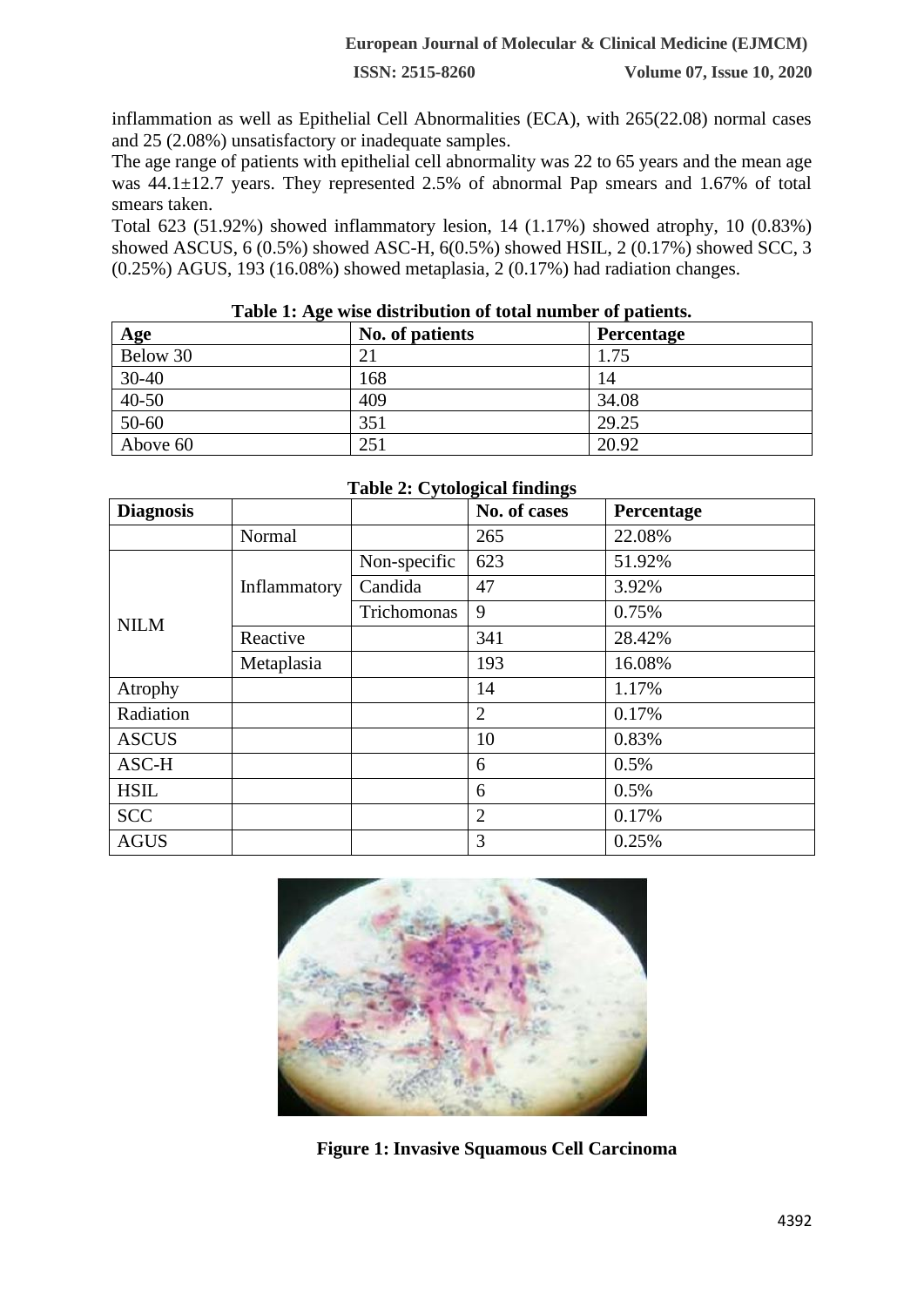

**Figure 2: HSIL- High grade squamous intraepithelial lesion**



**Figure 3: (a and b) Papanicolaou stain,** × **400, conventional Pap smear showing highgrade squamous intraepithelial cell lesion withatypical parabasal cells**



# **Figure 4: Papanicolaou stain, × 200, liquid-based cytology Pap smear showing squamous cell carcinoma with atypical squamous cells**

# **Discussion**

Changes in life styles and demographic profile in developing countries, non– communicable diseases are emerging as an important health problem which demand appropriate control program before they assume epidemic proportion. Of which cancer of uterine cervix and breast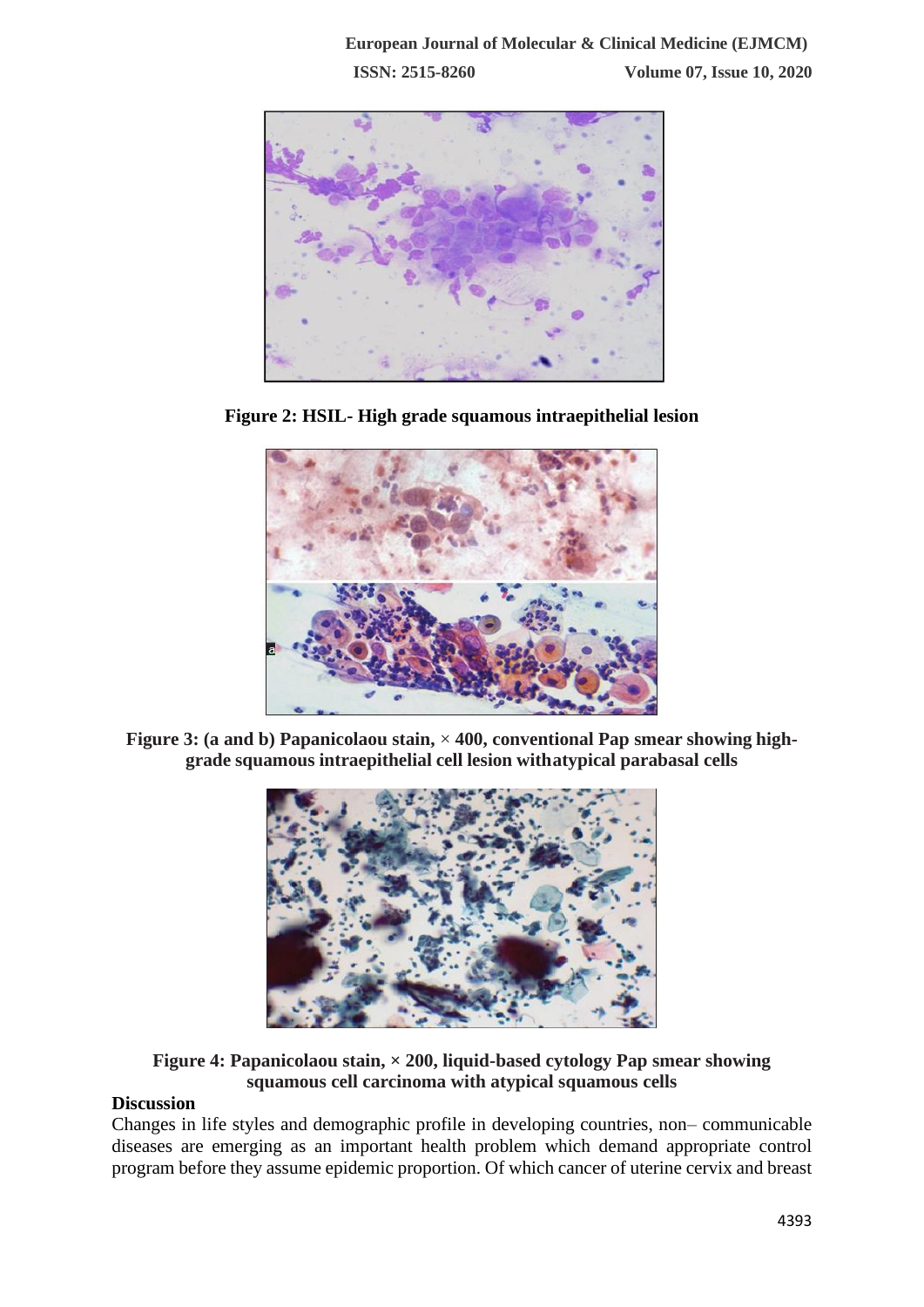**ISSN: 2515-8260 Volume 07, Issue 10, 2020**

are the leading cause of malignancies seen in females of India. Hence there is need of an effective mass screening program aimed at specific age group for detecting pre-cancerous condition before they progress to invasive cancer. Worldwide pap smear examination of cervix has been accepted for early detection of pre-cancerous lesions of cervix.<sup>10,11</sup>Cancers of uterine cervix and breast are the leading malignancies seen in females of India. There should be an effective mass screening programme aimed at specific age group for detecting precancerous condition before they progress to invasive cancers.<sup>12,13</sup> Cervical cytology is currently widely used as the most effective cancer screening modality. Objective data from hospital-based studies are required in order to detect the efficiency of the screening test. This study contributes to assessing current levels of cervical screening in the tertiary teaching hospital in bihar, India. In our study, the mean age of patients with abnormal smears was  $44.1 \pm 12.7$  years. Similar finding was detected by other studies.<sup>14,15</sup>

This study determines 265cases (22.08%) of normal findings, inflammatory lesions in 679 cases (56.58%). The Epithelial Cell Abnormality (ECA) rate, that is the total of ASCUS, ASC-H, LSIL, HSIL, AGUS and carcinoma diagnosis varied between 1.5 and 12.60% in various studies.<sup>16,17</sup>

Our study revealed ASCUS (0.83%) to be the most common epithelial cell abnormality, most of found in age group of 30-50 years of age. Similar results were obtained in other studies which also concluded ASCUS to be the most common epithelial cell abnormality.<sup>17,18</sup> ASCUS progresses to LSIL, HSIL and SCC. AGUS progresses to adenocarcinoma.18,19 Edelman et al, studied Pap smears from 29295 females over a period of one year and the Pap smear abnormalities were as follows: 9.9% ASC-US, 2.5% LSIL, 0.6% HSIL, and 0.2% invasive cancer.<sup>20</sup> Study by Banik U revealed the following scenario:  $0.18\%$  ASCUS,  $0.12\%$  Atypical glandular cells (AGC), 6.36% LSIL, 1.18% HSIL and 0.35% malignancy.

In our study shows ASCUS 0.83%, ASC-H 0.5%, HSIL 0.5%, SCC 0.17% and AGUS 0.25%. One of the significant discrepancies between our study and the previously published data from other countries is the higher rate of ASC-US and lower rate of LSIL. We assume that as the women included in our study were routinely screened and/or re-screened, they presented with an early form of cytological interpretation in the cervical smear, and thus, ASCUS rate was higher. Most common age to develop carcinoma cervix is between 40 and 50 years and the precursor lesions occur 5-10 years prior to developing invasive cancer. Various screening test for cervical cancer like Pap smear, liquid Pap cytology, automated cervical screening techniques, visual inspection of cervix after Lugol's Iodine and acetic acid application, speculoscopy, cervicography should be started for early detection of premalignant lesions.

#### **Conclusion**

This study emphasized the importance of Pap smears screening for early detection of premalignant and malignant lesions of cervix. Larger studies are required to estimate the pattern of cervical cytological abnormalities along with detection of common HPV strains in cervical cancer in Indian population. Proper implementation of Pap screening programme, incidence of invasive cervical malignancy can be prevented due to early detection of cervical premalignant lesions.

### **Reference**

1. Bray F, Ferlay J, Soerjomataram I, Siegel RL, Torre LA, Jemal A. Global cancer statistics 2018- GLOBOCAN estimates of incidence and mortality worldwide for 36 cancers in 185 countries. CA Cancer J Clin. 2018;68(6)394-424